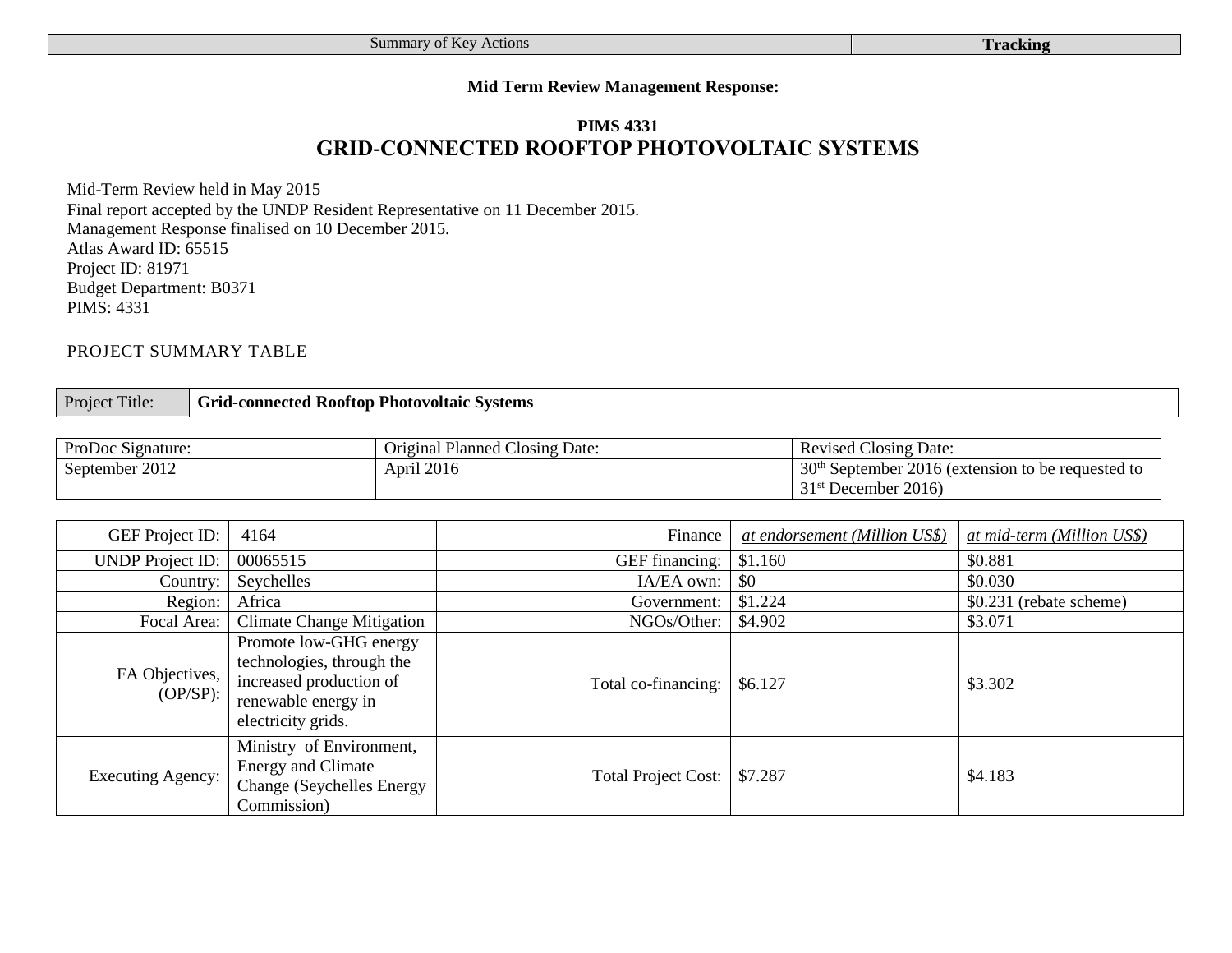#### KEY ISSUES

Evaluation issue 1: The project is well designed with an opportune selection of topic and timing such that the removal of barriers has resulted in the desired adoption rate

Management response: Agreed

Evaluation issue 2: The project is ahead of schedule in reaching its installed capacity, energy generation and GHG emissions reduction targets. Project management has been highly effective in engaging stakeholders around these targets

Management response: Agreed

Evaluation issue 3: As a result of reaching its main objectives, the project has the opportunity to address some factors beyond its original design, such as supporting a feed-in tariff or other mechanism to expand sustainability and adoption beyond that originally envisaged and a more comprehensive quality assurance programme.

Management response: The project will provide some support to SEC through the Project Manager, but has spent most of its budget allocation such that it has limited potential to provide additional technical expertise or materials. The sister UNDP-GEF project ongoing for Resource Efficiency is closely linked to the PV project and is already providing additional support to the SEC.

Evaluation issue 4: Project management has been highly effective in bringing together national stakeholders, such as the Public Utilities Corporation, the Seychelles Energy Commission, and the Development Bank of the Seychelles to support the deployment of PV. Without such effective inclusion of stakeholders it is likely the adoption of PV would have been delayed many years or not achieved.

Management response: Agreed. This has been a key role of the Project Manager, who (supported by SEC and the PV installers) has successfully created national awareness of the benefits of adopting PV and to some extent changed the mind-set of some stakeholders, notably PUC, away from a focus on the business of producing and selling energy towards the adoption of energy efficient solutions that benefit the country as a whole. In addition, the project has also created synergies with the Ministry of Finance through the SEEREP Initiative.

Evaluation issue 5: The relationship between the rebate scheme (and SEEREP financing mechanism) and the adoption of PV remains poorly understood as evidenced by half of the installations essentially ignoring the rebate. Further understanding of the financial mechanism or streamlining of its processes is needed to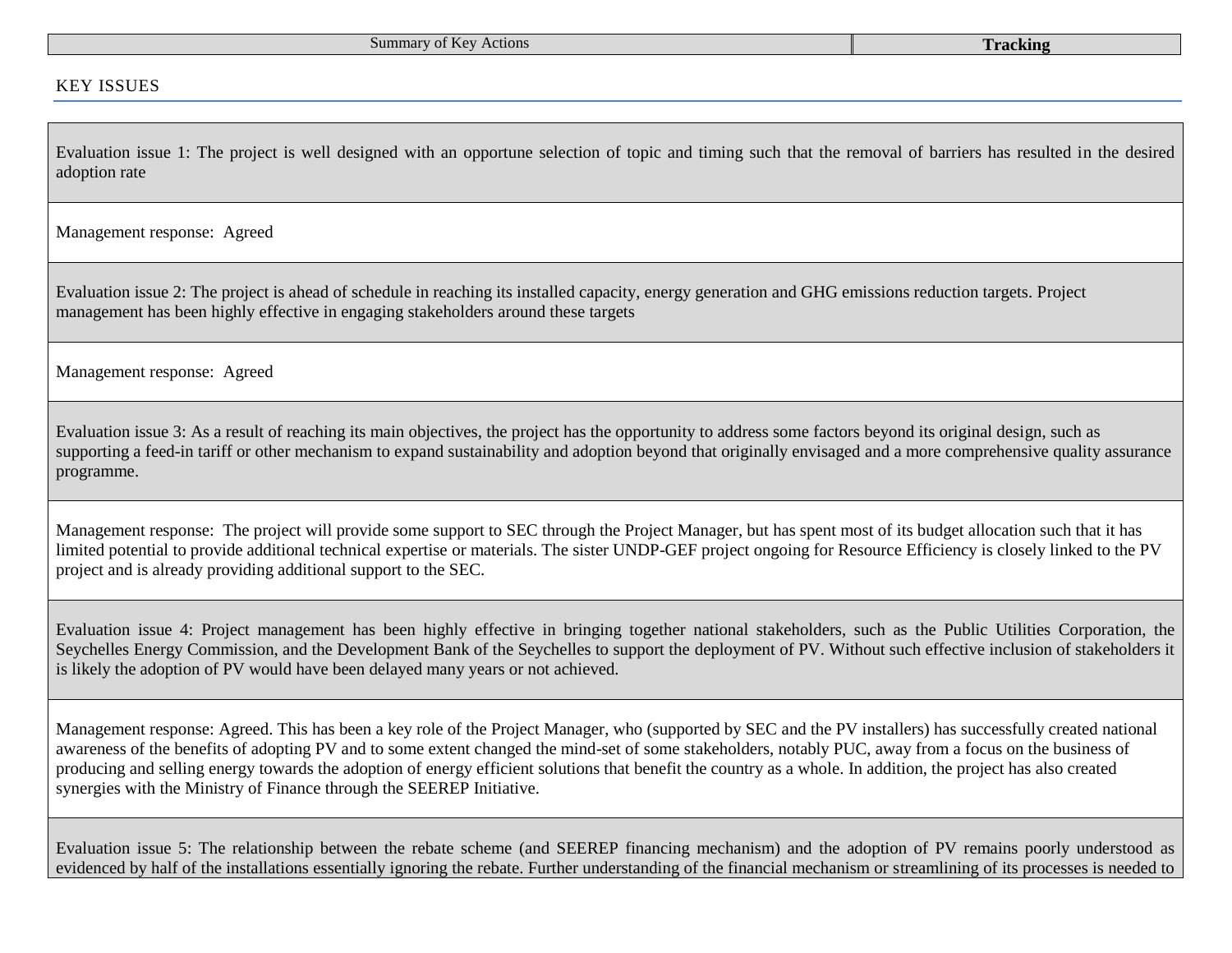make it more attractive to potential PV system owners.

Management response: Management agrees that the PV installers have had a major synergistic effect in terms of their own promotion and stimulation of the adoption of PV systems outside of the project framework. The project has had a major impact in creating the enabling environment for the adoption of PV, and promoting the required changes (such as adoption of dual metering systems and feed-in tariff) at the national level, but the installers have undoubtedly actively pursued their agenda with or without recourse to the rebate scheme. Early adopters of PV have in many cases been households of the upper-income brackets who use a lot of energy, thus can easily see the benefits of reducing their use of PUC-generated power due to the differential rates, and have the financial resources to invest in PV systems without needing to go through the rather tedious process of obtaining a rebate. Management agrees that there is still a need to improve the attractiveness of the rebate scheme (make information more accessible and the process of applying for a rebate less time-consuming) and the process of reviewing financial mechanisms and their appeal (particularly referring to SEEREP) is currently underway (under the GOS-UNDP-GEF Resource Efficiency project).

Evaluation issue 6: The project has not yet addressed some items, most specifically the solar radiation mapping (the National Performance Assessment is to be pursued in its place, a good adaptation in view of current circumstances of a large PV installed base), capacity building and training, and implementation of secondary legislation to support long-term adoption of PV. Addressing these issues should be a priority in the remaining project time.

Management response: Management has noted this point and is including these activities within the work plan for the remaining project period, insofar as the remaining budget allows.

Evaluation issue 7: Record keeping for main documents, PIRs and reports is to be commended, not just for this project but for the web portal which supports such functions for all Seychelles projects under UNDP-GEF.

Management response: Management appreciates the observation.

Evaluation issue 8: In terms of design, timing and intervention, the project can be considered best practice as it identified an opportunity where UNDP-GEF intervention could effectively remove barriers to adoption of a technology and thus facilitate its uptake.

Management response: Agreed.

Evaluation Issue 9: Adoption on Praslin has lagged behind adoption on Mahé. While this should be expected, further effort to encourage adoption can be effective, in particular supporting one or two installers on the island

Management response: Management agrees that the project should focus on increasing uptake of PV on Praslin and La Digue during the remaining project period.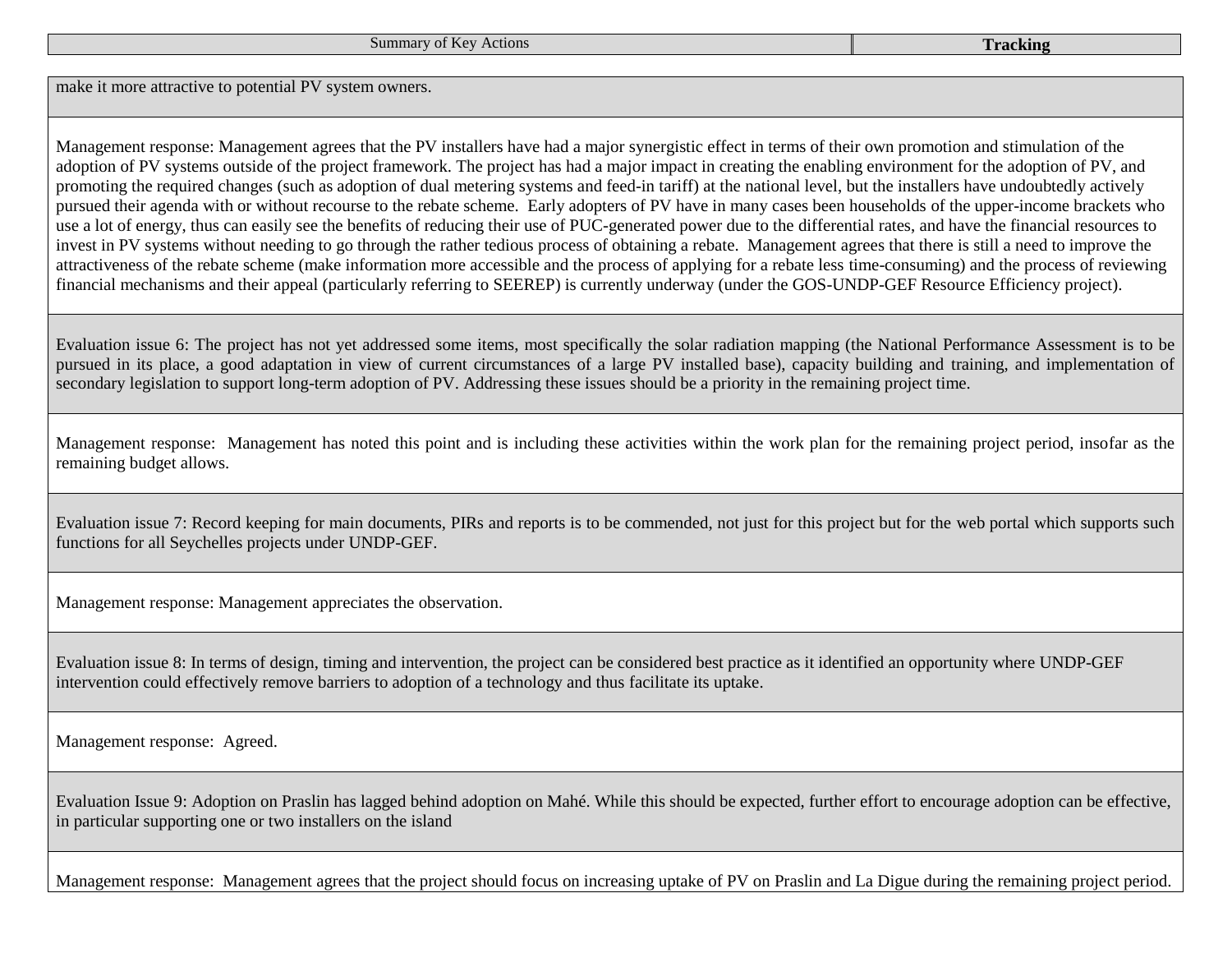| Summary of Key Actions | <b>Tracking</b> |
|------------------------|-----------------|
|------------------------|-----------------|

This has in fact already commenced from late 2015, with several awareness-raising events and installation of a demonstration system on La Digue (there is already a demonstration system on Praslin installed under the GEOS-UNDP-GEF CB2 project, and more are to be installed by SEC in early 2016 in collaboration with the current project). In regard to supporting installers on Praslin, this is not possible under the remit of the project, which does not have the mandate to support independent business start-ups (and in any case lacks the funds to do so). UNDP is also discussing with Government for scaling PV to cover the whole of la Digue. The proposal will be developed for submission under the Green Climate Fund.

Evaluation issue 10: Lack of capacity at PUC and SEC is a limitation which should be addressed*.*

Management response: This is addressed to MEECC. Management notes, however, that this is a problem that occurs across Government sectors due to the quite limited Government budgetary resources and the many demands on these funds. There is a need for MEECC to discuss with Finance for proper allocation and staffing of SEC. As for PUC, capacity may be at a higher level as this is a parastatal which is composed of hundreds of staff. A review of its functional capacity for the future changing context may be required. This can, however be addressed as part of a national capacity assessment of the various institutions and is outside the scope of this project.

## RECOMMENDATIONS

Recommendation 1: The project should prioritise in the coming period: establishment of sustainable legislation, capacity building and training (for installers, PUC, and SEC), and implementation of the National Performance Assessment (NPA).

| Management response: Agreed                        |                     |                    |                       |               |  |
|----------------------------------------------------|---------------------|--------------------|-----------------------|---------------|--|
| Key action $(s)$                                   | Timeframe           | Responsible unit/s | Tracking              |               |  |
|                                                    |                     |                    | <b>Comments</b>       | <b>Status</b> |  |
| 1.1.a The National Energy Master Plan is pending   | 2016                | <b>SEC</b>         |                       |               |  |
| funding from the EU and will be implemented by     |                     |                    |                       |               |  |
| SEC once funding is cleared (this is not included) |                     |                    |                       |               |  |
| within the current project).                       |                     |                    |                       |               |  |
| 1.1.b The Energy Policy has been drafted with      | March 2016          | <b>SEC</b>         |                       |               |  |
| MEECC co-financing and is currently under          |                     |                    |                       |               |  |
| review, expected to be finalized in early 2016.    |                     |                    |                       |               |  |
| 1.1.c Secondary legislation to support the Energy  | June 2016           | SEC, PCU, PUC      |                       |               |  |
| Act is under development: the project will host    |                     |                    |                       |               |  |
| workshops to present draft technical standards to  |                     |                    |                       |               |  |
| PV suppliers and to validate the Grid Code         |                     |                    |                       |               |  |
|                                                    |                     |                    |                       |               |  |
| 1.2 The main institution identified to deliver     | Until December 2016 | SIT, PCU           | A constraint noted by |               |  |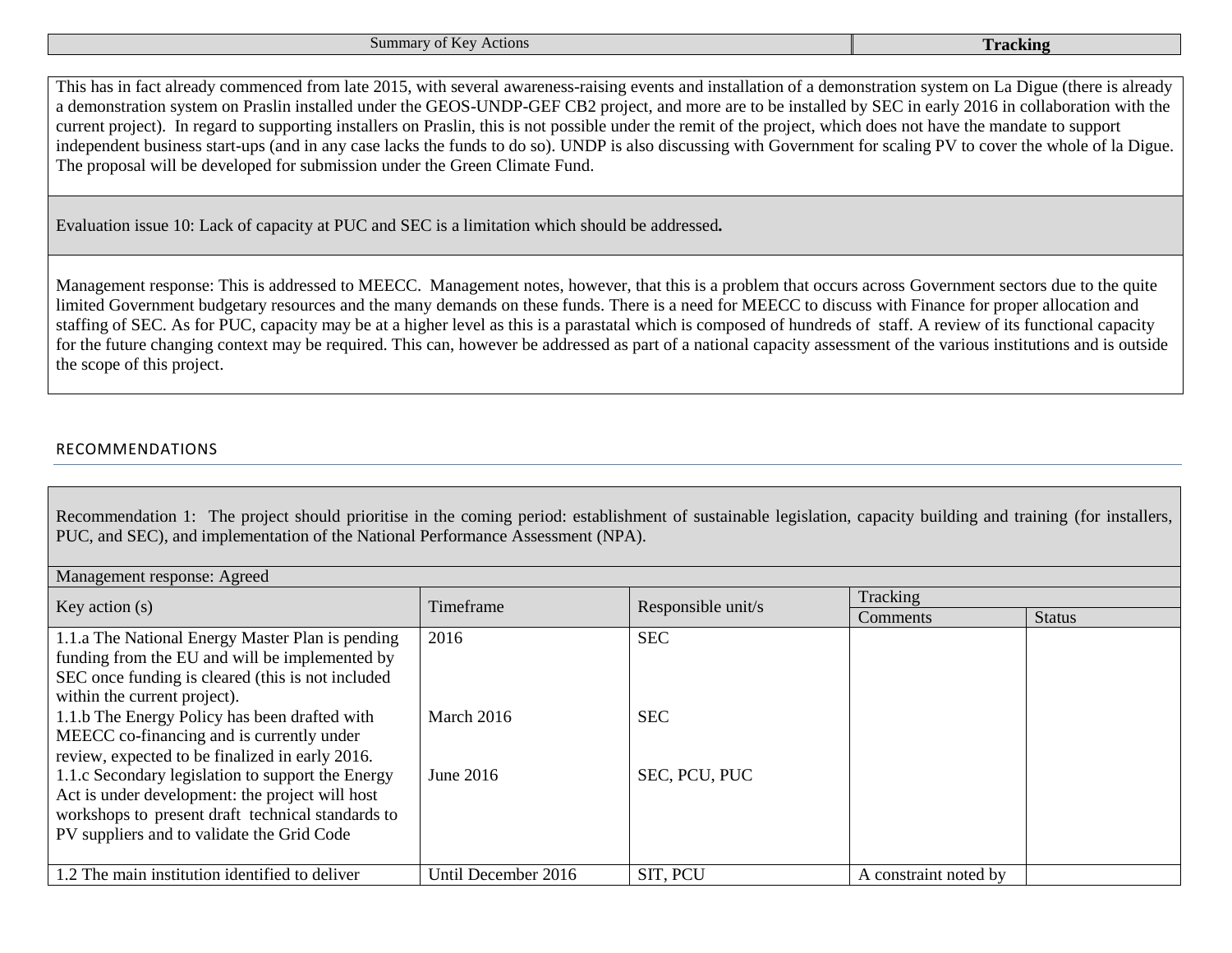**Summary of Key Actions Tracking** 

| capacity building and training (for installers, PUC<br>and SEC) is the Seychelles Institute of Technology<br>(SIT) which has already been capacitated to design<br>and deliver training through project-financed ToT.<br>SIT will develop its curricula accordingly, and the<br>project will provide additional equipment needed<br>for implementation of the training courses.<br>In terms of market development training, the<br>project will review the recommendations of the<br>international trainer Dr Sean White, to determine if<br>this also needs to be included within the training<br>modules to be developed by SIT. |           |                                                                         | SIT is that the trained<br>trainers have many<br>calls on their time and<br>have not yet been able<br>to allocate time to<br>develop the training<br>curricula. This will be<br>addressed through<br>additional support<br>from the sister RE<br>project. |  |
|------------------------------------------------------------------------------------------------------------------------------------------------------------------------------------------------------------------------------------------------------------------------------------------------------------------------------------------------------------------------------------------------------------------------------------------------------------------------------------------------------------------------------------------------------------------------------------------------------------------------------------|-----------|-------------------------------------------------------------------------|-----------------------------------------------------------------------------------------------------------------------------------------------------------------------------------------------------------------------------------------------------------|--|
| 1.3 The NPA was started by the previous Project<br>Manager but further work needs to be done on<br>analyzing PV production data, with the help of the<br>PV installers. The new Project Manager will<br>support SEC in this. Future monitoring will be<br>undertaken through the retrofitting of automated<br>weather stations to collect irradiation data, at least<br>two of which will be supported by the project and<br>others through NMS, SEC or other co-financing.                                                                                                                                                        | June 2016 | Project Manager, SEC,<br>installers, National<br>Meteorological Service |                                                                                                                                                                                                                                                           |  |

Recommendation 2: The relationship between financial incentives and adoption is not clearly understood. Better study of the current financial mechanism and how to increase its appeal to consumers (in combination with legislation) is necessary.

Management response: Agreed. The new Project Manager is in the process of reviewing the uptake of the PV rebate scheme, Additionally, a study of the adoption of the SEEREP is under way through the sister RE project.

| Key action $(s)$                                   | Responsible unit/s<br>Timeframe | Tracking              |          |               |
|----------------------------------------------------|---------------------------------|-----------------------|----------|---------------|
|                                                    |                                 |                       | Comments | <b>Status</b> |
| 2.1 The latter will present recommendations for    | March 2016                      | Project Managers,     |          |               |
| improving the uptake of financial schemes relative |                                 | consultants, SEC      |          |               |
| to the demand and market for EE and RE             |                                 |                       |          |               |
| appliances, and to a lesser extent PV.             |                                 |                       |          |               |
|                                                    |                                 |                       |          |               |
| 2.2 A variety of mechanisms will be applied        | <b>Communications Strategy</b>  | Project Managers, SEC |          |               |
| through the project communications strategy to     | review completed by             |                       |          |               |
| better inform consumers of the financial schemes   | December 2015.                  |                       |          |               |
| and their benefits (the communications strategy is | Implementation partly           |                       |          |               |
| currently being revised and will be implemented    | supported by the current        |                       |          |               |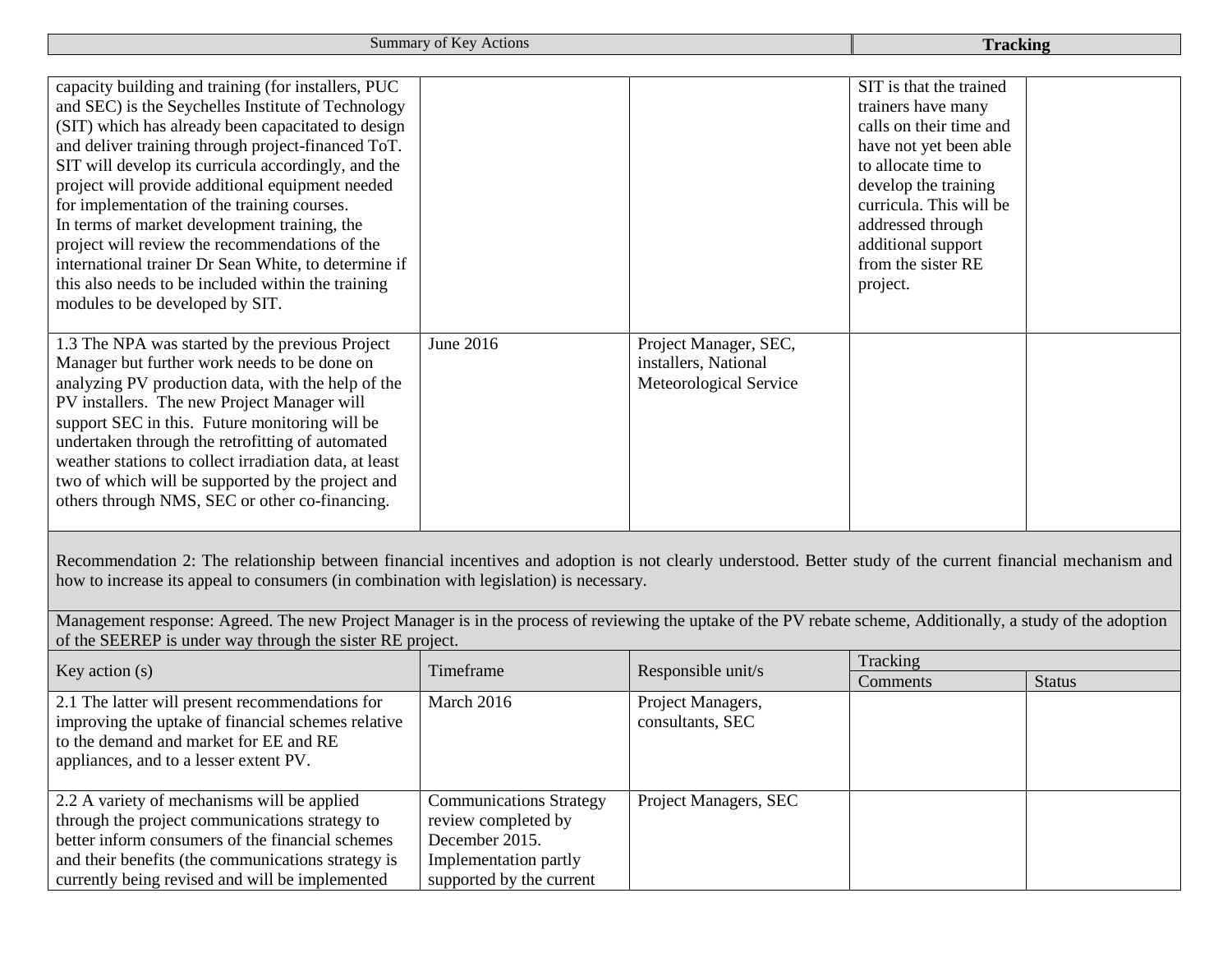|                                                                                                                                                                                                                                                                                                                                                                                                                                                                                                                                 | <b>Summary of Key Actions</b>                                                       |                                       | <b>Tracking</b> |               |
|---------------------------------------------------------------------------------------------------------------------------------------------------------------------------------------------------------------------------------------------------------------------------------------------------------------------------------------------------------------------------------------------------------------------------------------------------------------------------------------------------------------------------------|-------------------------------------------------------------------------------------|---------------------------------------|-----------------|---------------|
|                                                                                                                                                                                                                                                                                                                                                                                                                                                                                                                                 |                                                                                     |                                       |                 |               |
| jointly with the sister RE project).                                                                                                                                                                                                                                                                                                                                                                                                                                                                                            | project until December<br>2016, thereafter by RE<br>project until December<br>2018. |                                       |                 |               |
| Recommendation 3 It is necessary to establish a system that removes current delays and bottle-necks in installation, whether by increasing resources at PUC and<br>SEC, or by changing installation procedures to require reduced PUC and SEC resources.                                                                                                                                                                                                                                                                        |                                                                                     |                                       |                 |               |
| Management response: The process for approving rebates under the financial scheme is time consuming, mostly due to staffing bottlenecks at PUC which can<br>mean long waits for approval and commissioning of the installed system. Another reason reported by clients and suppliers is the complicated terms and<br>conditions for the rebate. Together, these have resulted in many clients not bothering to apply for the rebate (even though this can mean a saving of around \$3,000<br>for a typical residential system). |                                                                                     |                                       |                 |               |
| Key action $(s)$                                                                                                                                                                                                                                                                                                                                                                                                                                                                                                                | Timeframe                                                                           | Responsible unit/s                    | Tracking        |               |
|                                                                                                                                                                                                                                                                                                                                                                                                                                                                                                                                 |                                                                                     |                                       | Comments        | <b>Status</b> |
| 3.1. The potential for addressing these issues is<br>being explored by the review of the rebate scheme<br>under the PV project, as well as SEEREP and<br>associated financial mechanisms undertaken<br>through the sister RE project.                                                                                                                                                                                                                                                                                           | March 2016                                                                          | Project Managers,<br>consultants, SEC |                 |               |
| 3.2 The project is not able to address the issues of<br>staff shortages at SEC and PUC that result in long<br>periods of time elapsing between stages for<br>checking and installing grid connections, etc. This<br>recommendation implies the provision of additional<br>manpower for these institutions and is thus<br>addressed to MEECC.                                                                                                                                                                                    | Discussions to start with<br>MEECC in Q1 -2016.                                     | MEECC/UNDP                            |                 |               |
| Recommendation 4: Increasing capacity at PUC and SEC, through capacity building, increased hiring, and/or outsourcing should be carefully considered as the                                                                                                                                                                                                                                                                                                                                                                     |                                                                                     |                                       |                 |               |

electricity sector in general takes on ever-larger changes. Where hiring of additional staff is not possible or not favourable, specific functions may be outsourced (potentially at no cost to PUC and SEC). Examples include filing of paperwork, or particular site activities or inspections which may be done by qualified and certified personnel (potentially the installers) and only spot-checked by PUC and SEC, as compared with the present system where PUC and SEC must visit each PV installation multiple times (initial inspection, at construction, and commissioning).

| Management response: See 3.2 above                    |                         |                    |          |               |
|-------------------------------------------------------|-------------------------|--------------------|----------|---------------|
| Key action $(s)$                                      | Timeframe               | Responsible unit/s | Tracking |               |
|                                                       |                         |                    | Comments | <b>Status</b> |
| 4.1 See 3.2 above.                                    | Discussions to start in | <b>MEECC</b>       |          |               |
| The potential for certified independent staff (once a | January 2016.           |                    |          |               |
| nationally accredited PV training course is set up at |                         |                    |          |               |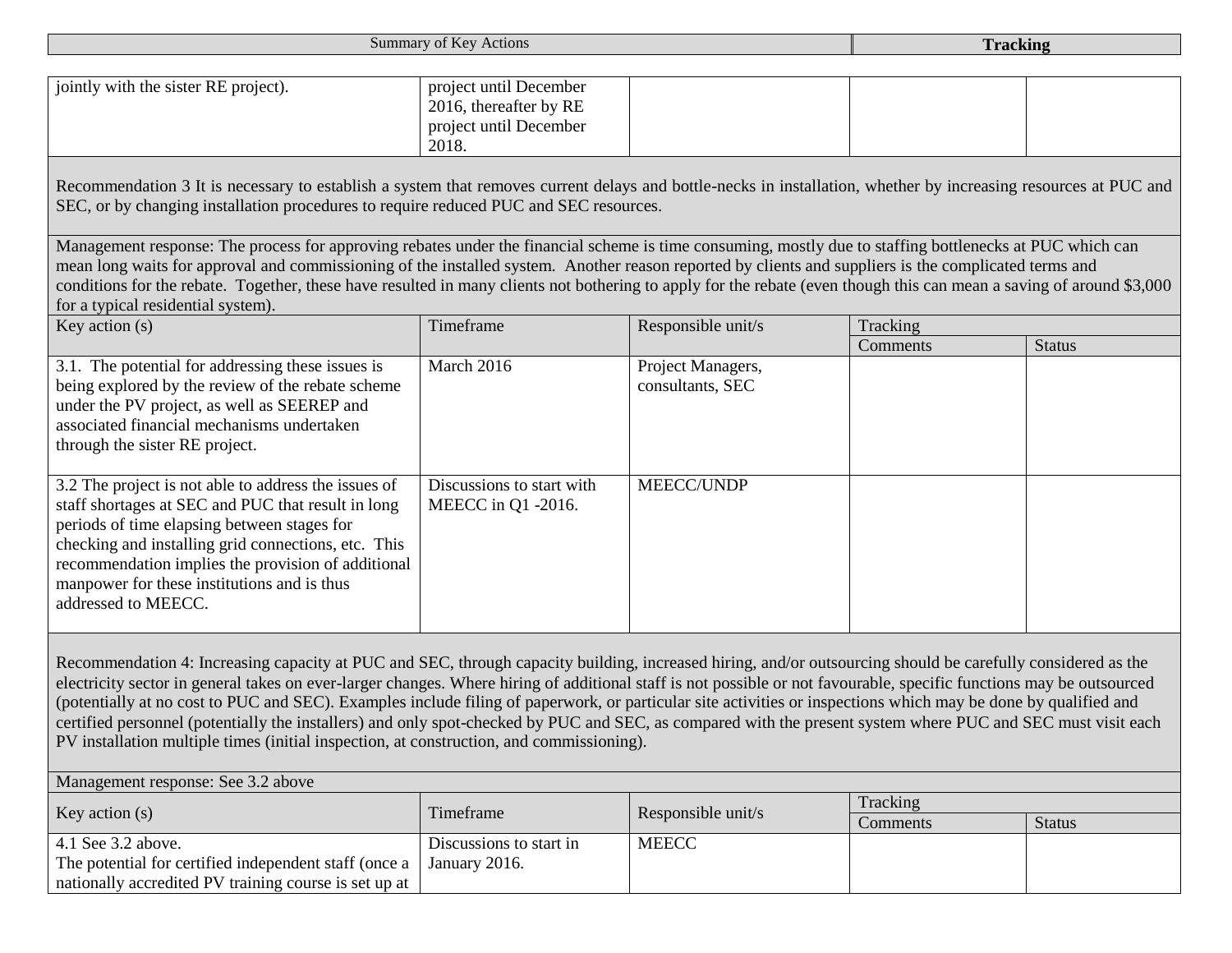Summary of Key Actions **Tracking**

| SIT) or installers to take on roles in             |  |  |
|----------------------------------------------------|--|--|
| checking/connection of the PV systems, and         |  |  |
| presumably passing on the cost of these additional |  |  |
| responsibilities to the customers, is a matter for |  |  |
| discussion at MEECC level as it is not clear who   |  |  |
| would then be responsible for faults, etc. This    |  |  |
| matter will be taken up with SEC and MEECC.        |  |  |
|                                                    |  |  |

Recommendation 5: There is currently no mechanism to ensure quality or hold installers responsible. A sort of consumer protection mechanism, supported for example by standard contracts, should be put in place. Such a mechanism should track installers and hold them accountable. It should also track system performance (perhaps making cumulative performance of system by an installer available to the public). Such a mechanism should also protect installers from unreasonable customer claims

Management response: It is not within the mandate of the project to impose a contract on independent suppliers but for the most part, suppliers offer 20-year warranties on PV panels and 5-year warranties on inverters, offering some degree of responsibility

| Key action(s)<br>Timeframe                                                                                                                                                                                                                                                                                                        |            | Responsible unit/s | Tracking |               |
|-----------------------------------------------------------------------------------------------------------------------------------------------------------------------------------------------------------------------------------------------------------------------------------------------------------------------------------|------------|--------------------|----------|---------------|
|                                                                                                                                                                                                                                                                                                                                   |            |                    | Comments | <b>Status</b> |
| 5.1 A set of technical standards for PV are being<br>developed by SEC - which will be presented to<br>installers in 2016 - should ensure the quality of<br>systems being imported into the country. A<br>register of certified PV installers will also be<br>established and periodically reviewed based on<br>specific criteria. | March 2016 | SEC, PUC           |          |               |

Recommendation 6: Follow-up of co-finance commitments for the remaining tasks as these can be important resources in supporting and achieving remaining tasks.

Management response: Project Manager will follow up co-financing on a quarterly basis. Ministry of Finance has already (since the MTR) made a further payment of SR 3.8 million (\$292,000) into the rebate scheme and a private supplier has donated a 5kW (\$14,000) installation as a demo to SIT. Follow up on cofinancing will be the responsibility of the PM and the PCU. This will be done on a quarterly basis

| Key action(s)                                                                                     | Timeframe           | Responsible unit/s     | Tracking |               |
|---------------------------------------------------------------------------------------------------|---------------------|------------------------|----------|---------------|
|                                                                                                   |                     |                        | Comments | <b>Status</b> |
| 6.1. Quarterly reports on co-financing will be<br>prepared and updated with each progress report. | Until December 2016 | <b>Project Manager</b> |          |               |

Recommendation 7: There are presently no installers on Praslin. The support of one or two installers on Praslin could make PV much more accessible to the residents of Praslin as compared with having to request installers from the main island.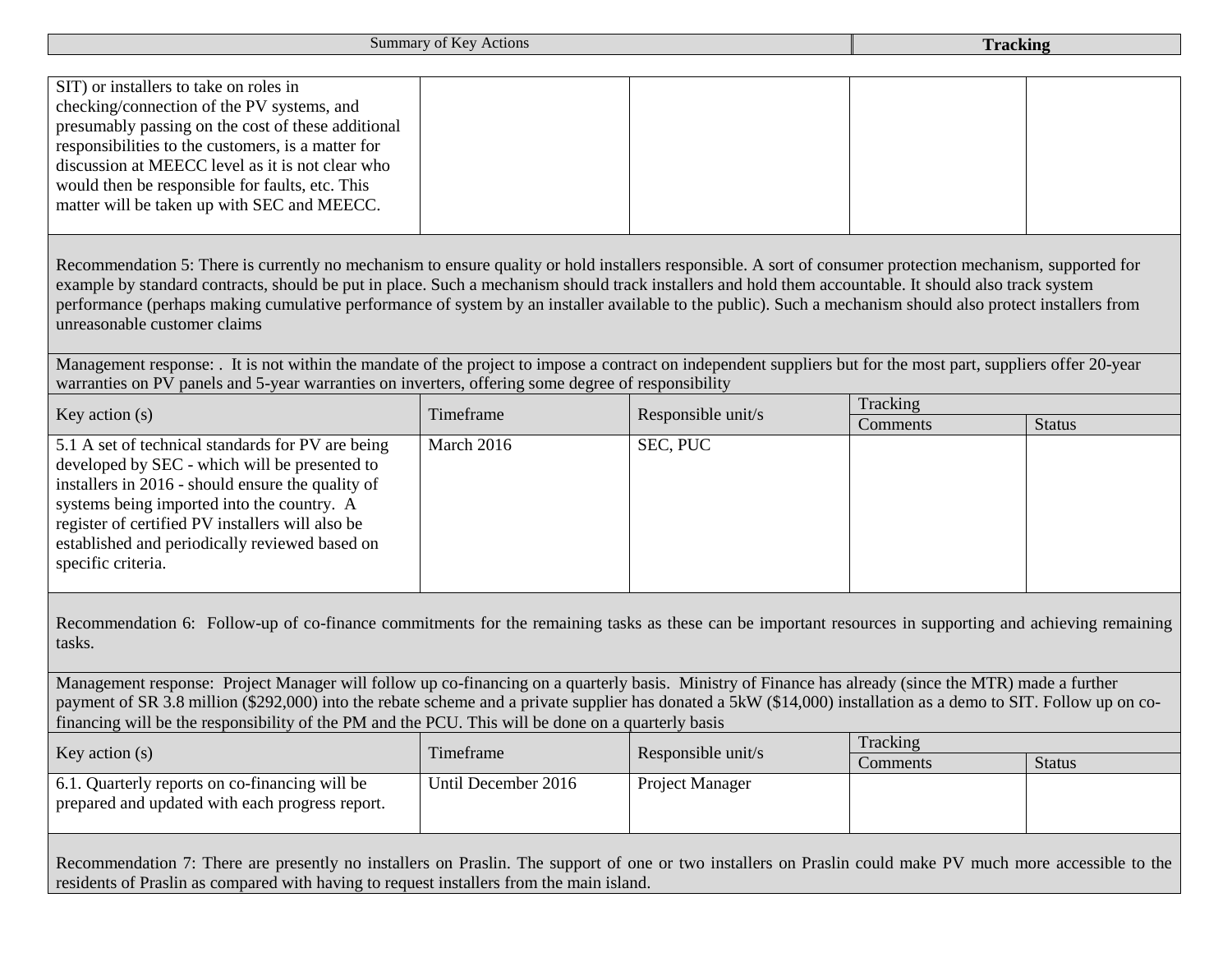Management response: The project does not have a mandate for supporting business start-ups. Currently, one supplier (Vetivertech) has a person on Praslin promoting PV but the other companies are too small to have a permanent staff member on the smaller islands – although all companies regularly visit potential clients there as part of their marketing strategies. The island of La Digue is to be promoted by GOS as a global eco-capital, with an aim for the island to be made carbon-neutral by 2020. The island of Praslin will follow. This agenda is to be supported through a GOS application to the Green Climate Fund, building on the current project (as its sister Resource Efficiency project), to be developed with UNDP support in early 2016.

| Key action(s)                                                                                                                                                                                    | Timeframe               | Responsible unit/s                                                      |          | Tracking      |  |
|--------------------------------------------------------------------------------------------------------------------------------------------------------------------------------------------------|-------------------------|-------------------------------------------------------------------------|----------|---------------|--|
|                                                                                                                                                                                                  |                         |                                                                         | Comments | <b>Status</b> |  |
| 7.1. The project will continue to engage with<br>suppliers in publicising and promoting the adoption<br>of PV on the two islands of Praslin and La Digue<br>during the remaining project period. | Current – December 2016 | SEC, Project Manager                                                    |          |               |  |
| 7.2 Supplier engagement in these islands will likely<br>intensify as GOS moves towards the<br>implementation of its development strategy for<br>carbon neutrality.                               | April 2016              | MEECC, SEC, PCU (with<br>assistance from UNDP-GEF<br>RTA <sub>s</sub> ) |          |               |  |

Recommendation 8: Given resources, the project may have an opportunity for further cooperation with other entities (e.g. Clinton Climate Initiative) to promote longevity of the project, support study and research related to PV and Seychelles climate mitigation, or enable projects and other development vehicles to accept external investment.

Management response: Agreed. Cooperation with other initiatives will continue until the end of the project. In late 2015, GOS has requested PCU/UNDP to commence working on a proposal for the GCF related to establishing two inner islands as carbon-neutral, with a focus on scaling-up initiatives under this project and the sister RE project, taking forward new technologies, etc.

| Key action $(s)$                                                                                                                                                                                                 | Timeframe           | Responsible unit/s                                                      | Tracking |               |
|------------------------------------------------------------------------------------------------------------------------------------------------------------------------------------------------------------------|---------------------|-------------------------------------------------------------------------|----------|---------------|
|                                                                                                                                                                                                                  |                     |                                                                         | Comments | <b>Status</b> |
| 8.1 The project (and sister RE project) will<br>continue cooperation with the Clinton Climate<br>Initiative, the Indian Ocean Commission and other<br>agencies concerned with renewable energy in<br>Seychelles. | Until December 2016 | Project Manager                                                         |          |               |
| 8. PCU/UNDP will start work on developing a new<br>proposal for the GCF                                                                                                                                          | April 2016          | MEECC, SEC, PCU (with<br>assistance from UNDP-GEF<br>RTA <sub>s</sub> ) |          |               |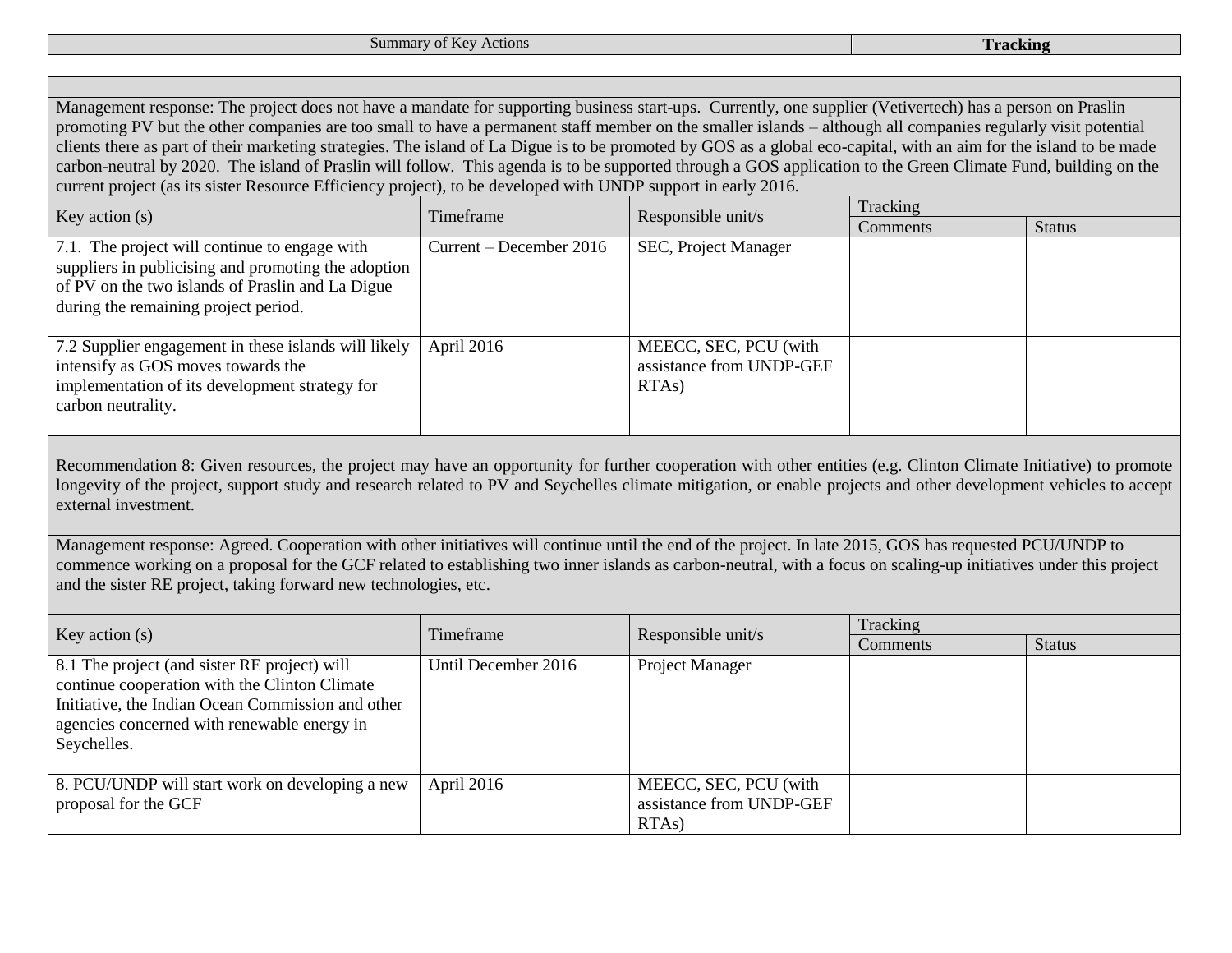| Summary of Key Actions | <b>Tracking</b> |
|------------------------|-----------------|
|------------------------|-----------------|

Approved by Mr Simon Springett, UNDP Resident Representative

Signature: 2000 9 Spont

Date: 11 December 2015